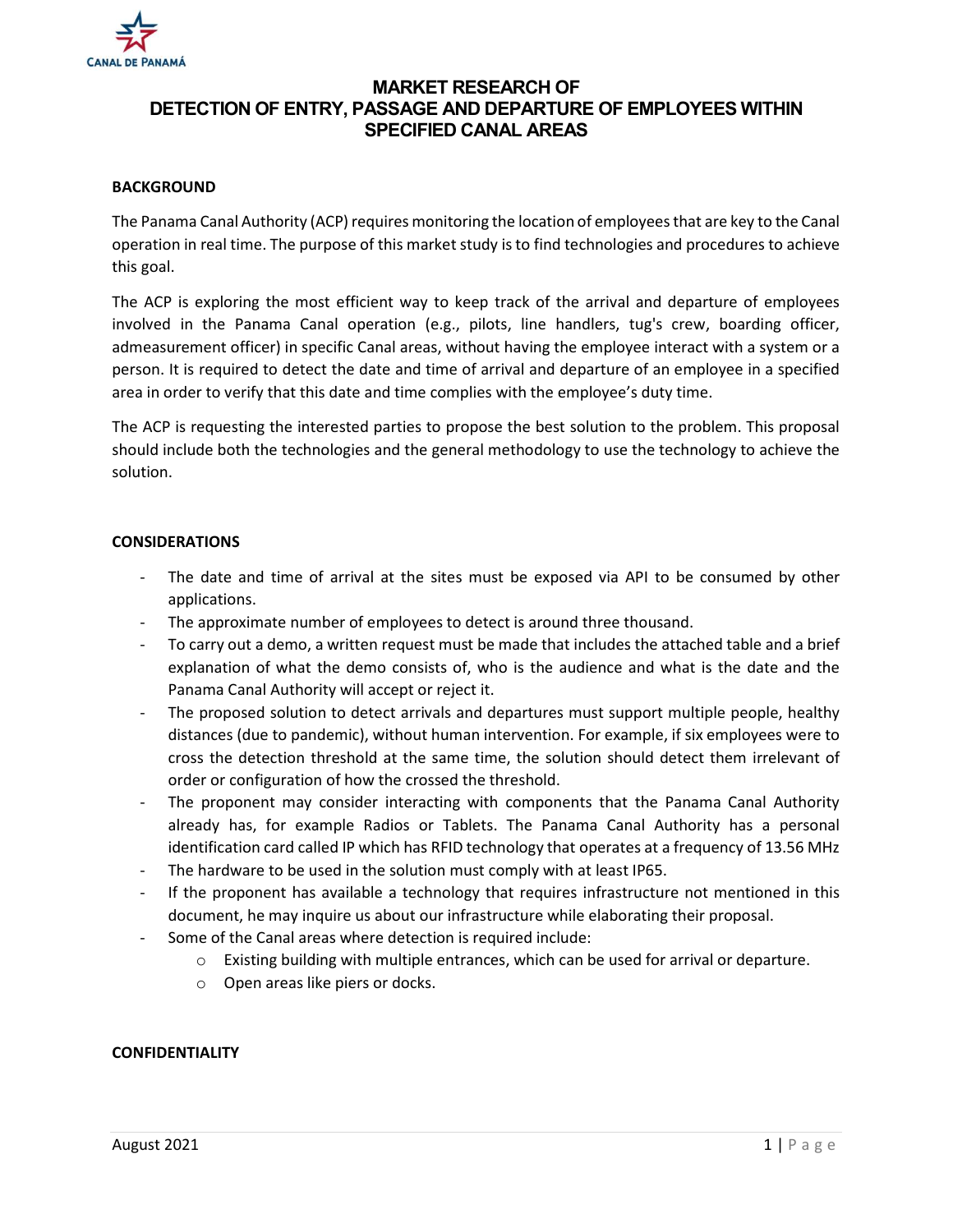

All proponents must always respect the rights of intellectual property and the confidentiality of the reserved information to which access has been granted due to this market study. The term "Reserved Information" refers to any confidential or classified information or material owned by the Panama Canal Authority, whether or not owned or developed by the Panama Canal Authority. The term "Information" refers to any or all information disclosed or obtained from the Panama Canal Authority that, in the reasonable judgment of a common person, could appear to be proprietary in nature and that, therefore, in their opinion, should not be disclosed to third parties without the consent of the Panama Canal Authority. This includes business information and technical information. The proponent agrees:

- Not to copy or modify any Reserved Information without the prior written consent of the Panama Canal Authority.
- To comply with their duties regarding the handling of confidential or reserved information including not disclosing it to other people inside or outside the proponent's organization, except those who need to know it in an authorized manner in order to complete the study requested by the Panama Canal Authority; to people outside the proponent's organization; nor for the benefit of the proponent or of any person.

### DISCLAIMER

The response to this request is only for the purpose of knowing your interest in participating under the terms and conditions established by Panama Canal Authority. This request does not constitute an offer to hire, nor should it be construed as evidence of intent to hire the work later. The Panama Canal Authority will not refund the cost of supplying the requested information. Failure to respond to this request for information does not prevent participation in any other market study or purchase request, if one is issued.

Please send your proposal no later than September 10, 2021, to the following contact points:

- lritter@pancanal.com
- lkquintero@pancanal.com